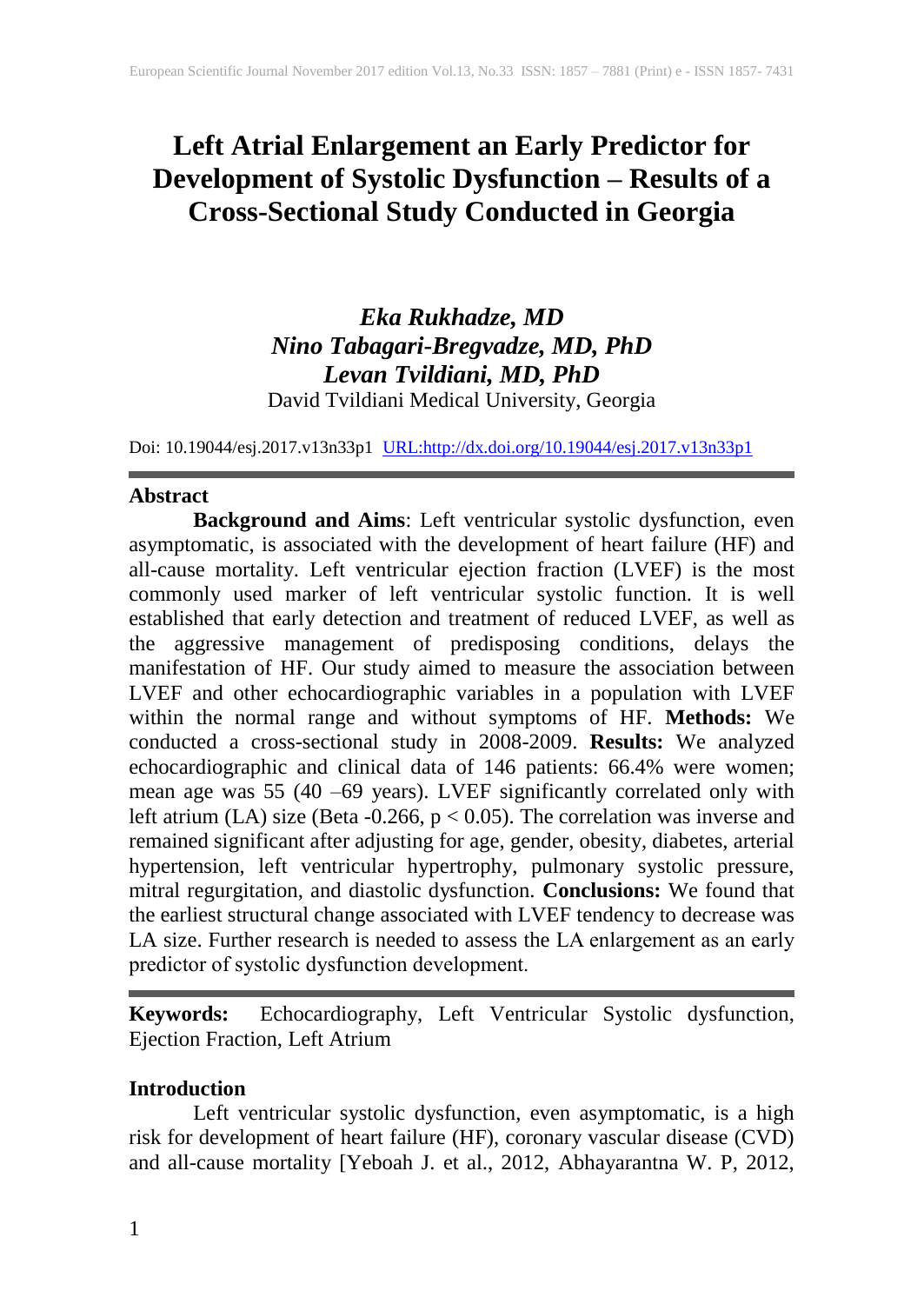Kardys I. et al., 2010, Reddy K et al., 2004]. The development of systolic dysfunction indicates the progression to the C stage of HF and predicts the occurrence of HF symptoms [Echouffo-Tcheugui JB, Erqou S, Butler J, Yancy CW, Fonarow GC., 2016, Echouffo-Tcheugui JB, Erqou S, Butler J, Yancy CW, Fonarow GC, 2015]. Left ventricular ejection fraction (LVEF ) is the most commonly used marker of left ventricular systolic function [Abhayarantna W. P, 2012, [Carerj S,](https://www.ncbi.nlm.nih.gov/pubmed/?term=Carerj%20S%5BAuthor%5D&cauthor=true&cauthor_uid=20659788) et al., 2010,Laure MS, Evans JC, Levy D, 1992]. Early detection and treatment of reduced LVEF, as well as the aggressive management of well-established predisposing conditions of HF, delays the manifestation of HF [Echouffo-Tcheugui et al, 2016, Echouffo-Tcheugui et al, 2015, [Nanayakkara](https://www.ncbi.nlm.nih.gov/pubmed/?term=Nanayakkara%20S%5BAuthor%5D&cauthor=true&cauthor_uid=26385583) S [Kaye](https://www.ncbi.nlm.nih.gov/pubmed/?term=Kaye%20DM%5BAuthor%5D&cauthor=true&cauthor_uid=26385583) DM, 2015, Yusuf S, Pitt B, Davis CE, Hood WB Jr, Cohn JN, 1992].

The predisposing conditions of HF include CVD, smoking, arterial hypertension, obesity, diabetes, valvular heart disease, and male sex [He J et al., 2001, Baldasseroni S, et al., 2002].

Among patients, without HF symptoms traditional cardiovascular risk factors correlate with echocardiographic parameters [Rukhadze E, Bregvadze-Tabagari N, Tvildiani L, 2016, Kardys I. et al., 2010]. Echocardiography has an additional value in the prediction of HF progression and the development of cardiovascular events [Abhayarantna W. P, 2012, [Carerj S,](https://www.ncbi.nlm.nih.gov/pubmed/?term=Carerj%20S%5BAuthor%5D&cauthor=true&cauthor_uid=20659788) et al., 2010,Laure MS, Evans JC, Levy D, 1992].

This paper describes further analysis of the data collected as part of our study published in 2016 and 2017 [Rukhadze E, Bregvadze-Tabagari N, Tvildiani L, 2016] and between echocardiographic characteristics and the CVD risk groups defined by WHO (World Health Organization) /ISH (International Society of Hypertension) [Rukhadze E, Bregvadze-Tabagari N, Tvildiani L, 2017].

Our study aimed at measuring the association between LVEF and other echocardiographic variables in a population without symptoms of HF and preserved LVEF.

# **Material and Method**

The population of our study is a subpopulation of a larger study [Shanthi M, 2005, Toidze M, Tabagari S, Mendis S, Norder P, Bregvadze-Tabagari N, Tvildiani L, Phkhaladze G, Talakvadze T, 2012]. We conducted a cross-sectional study in Sachkhere Medical Center in Georgia from September 2008 to December 2010. The study protocol was approved by the Sachkhere Medical Center and David Tvildiani Medical University Ethics committees. Participation was voluntary. All participants gave written informed consent.

The study group included 177 participants without clinically manifested cardiovascular disease, who underwent routine transthoracic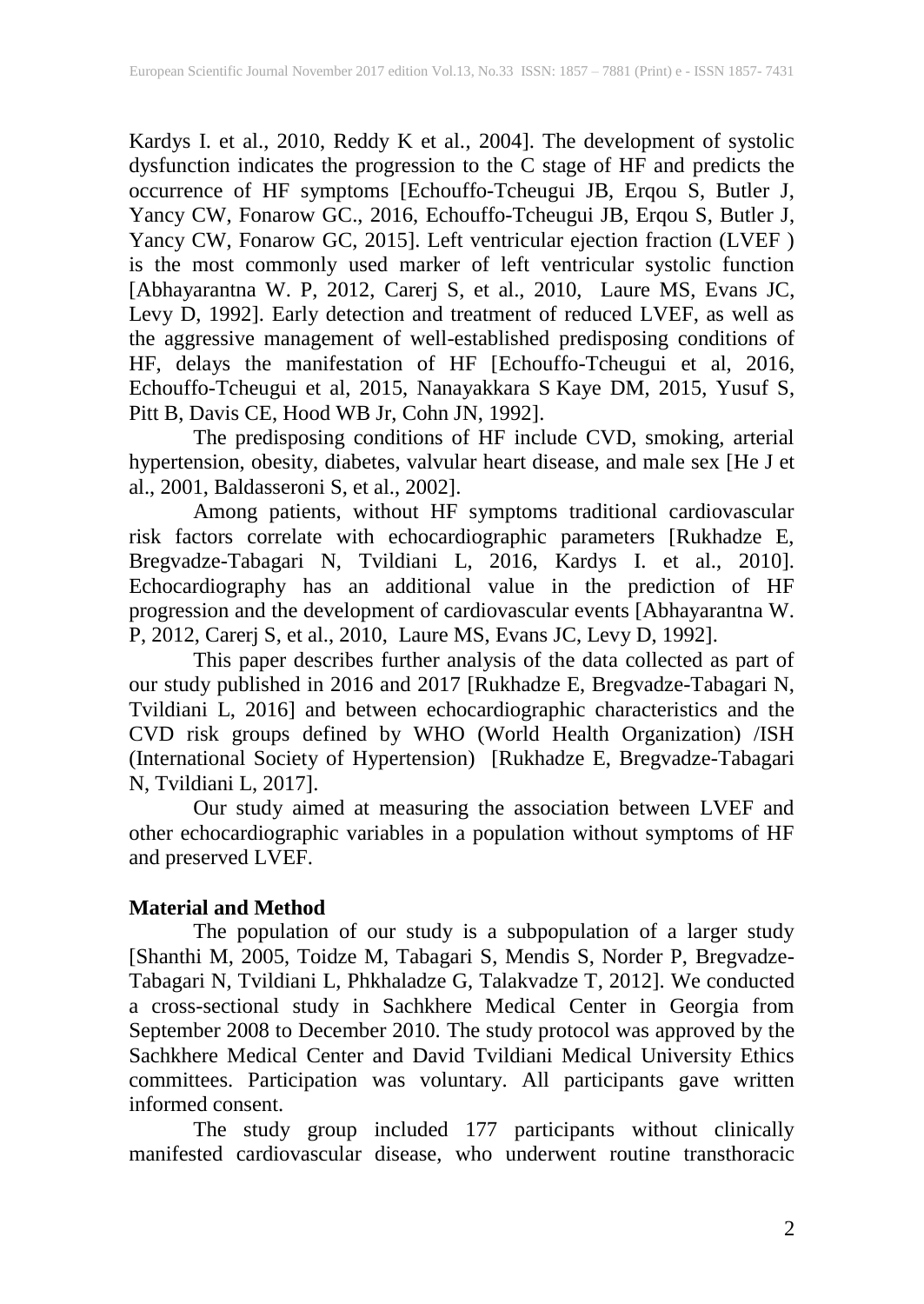echocardiography during the period of "Cardiovascular Risk Assessment of the Georgian Population study" [Toidze M et al., 2012]. We excluded 31 (17.5%) participants from our analysis. For Exclusion we used the following criteria: LVEF < 50 %, severe valvular heart disease defined by European Association of Echocardiography (EAE) and American Society of Echocardiography (ASE) recommendations [ASE COMMITTEE RECOMMENDATIONS for Chamber Quantification, 2005], and atrial fibrillation.

Out of 146 participants included in the final statistical analysis, ??? (66.4%) were women; mean age was 55 (40 –69 years).

# **Assessment of CVD risk factors**

For hypertension we used Joint National Committee (JNC 7) definitions [ESC Committee for Practice Guidelines to improve the quality of clinical practice and patient care in Europe, 2007]; Hyperlipidemia was defined as fasting total cholesterol  $\geq$  5.2 mmol/L ( $\geq$ 200 mg/dl); diabetes was defined as fasting glucose  $\geq$  7mmol/L ( $\geq$  126 mg/dl) or use of insulin or oral hypoglycemic medications. Persons who smoked regularly during the previous 12 months were classified as smokers.

## **Echocardiography assessment**

We performed Echocardiography on Philips Sonos 7500 with Secondary Harmonic Imaging by the recommended technique for transthoracic quantitative evaluations [ASE COMMITTEE RECOMMENDATIONS for Chamber Quantification, 2005].

We assessed the mean values and correlation of the following echocardiographic characteristics: left ventricular end-diastolic diameter (LVEDD), interventricular wall thickness (IWS), posterior wall thickness (PWT), left ventricular end-diastolic volume (LVEDV), left ventricular ejection fraction (LVEF), left atrium diameter (LAD), and pulmonary systolic pressure (PSP).

We evaluated Left ventricular systolic function by the method of discs (Simpson's rule) - using area tracings of the LV cavity [ASE COMMITTEE RECOMMENDATIONS for Chamber Quantification, 2005]. For the LA measure, we used LA anteroposterior linear dimension in the parasternal long-axis view by 2 Dimensional (2D) echocardiography [ASE COMMITTEE RECOMMENDATIONS for Chamber Quantification, 2005]. The PSP was assessed by continuous-wave Doppler of tricuspid regurgitation [\[Berger M,](https://www.ncbi.nlm.nih.gov/pubmed/?term=Berger%20M%5BAuthor%5D&cauthor=true&cauthor_uid=4019921) [Haimowitz](https://www.ncbi.nlm.nih.gov/pubmed/?term=Haimowitz%20A%5BAuthor%5D&cauthor=true&cauthor_uid=4019921) A, [Van Tosh A,](https://www.ncbi.nlm.nih.gov/pubmed/?term=Van%20Tosh%20A%5BAuthor%5D&cauthor=true&cauthor_uid=4019921) [Berdoff](https://www.ncbi.nlm.nih.gov/pubmed/?term=Berdoff%20RL%5BAuthor%5D&cauthor=true&cauthor_uid=4019921) RL, [Goldberg](https://www.ncbi.nlm.nih.gov/pubmed/?term=Goldberg%20E%5BAuthor%5D&cauthor=true&cauthor_uid=4019921)  [E,](https://www.ncbi.nlm.nih.gov/pubmed/?term=Goldberg%20E%5BAuthor%5D&cauthor=true&cauthor_uid=4019921) 1985]. For assessment of left ventricular diastolic function, we analyzed mitral inflow patterns defined by pulsed wave (PW) Doppler. Additionally, in some cases, we used PW tissue Doppler (DTI) for assessment mitral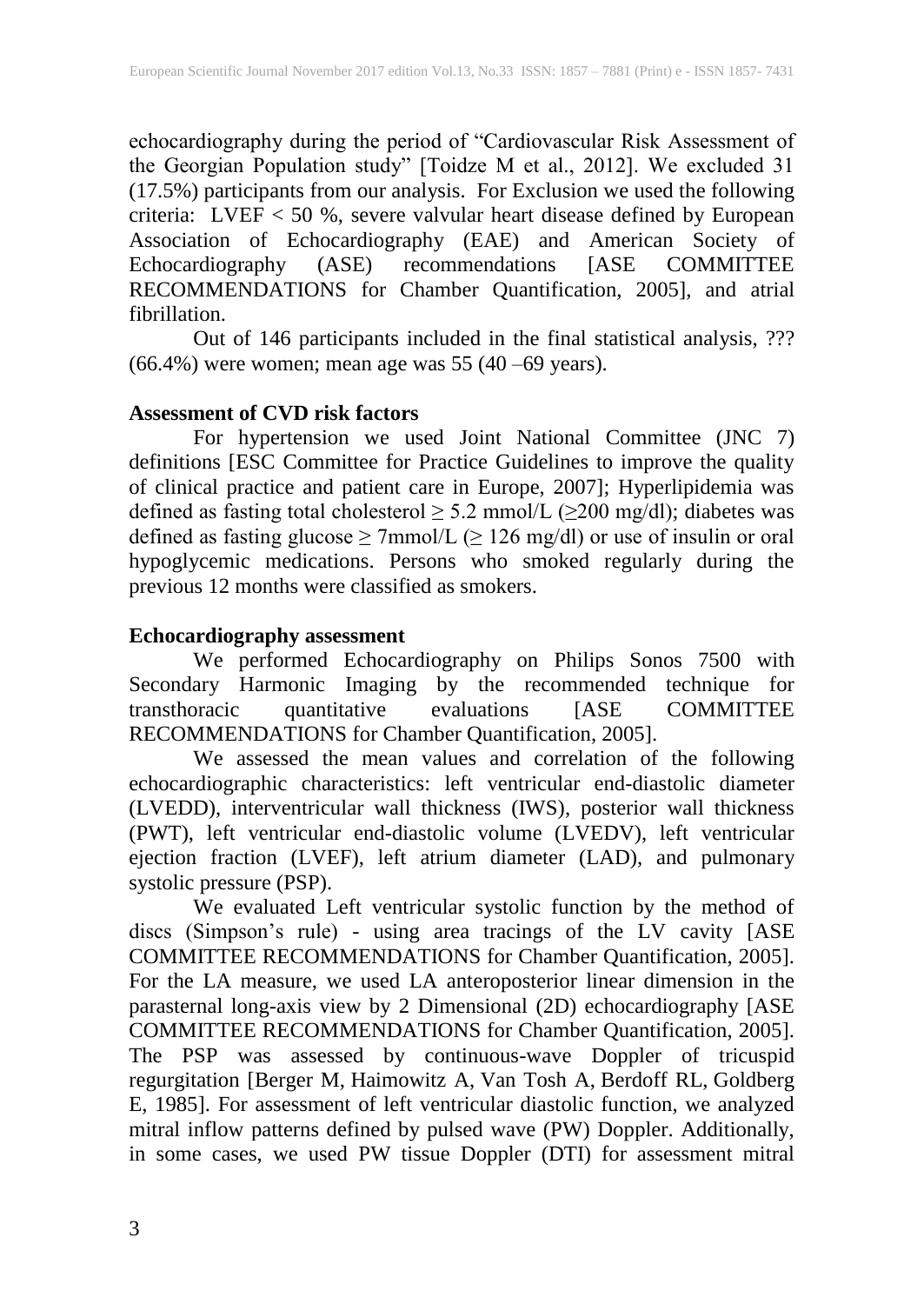annular early and late diastolic velocities [Recommendations for the Evaluation of Left Ventricular Diastolic Function by Echocardiography, 2009].

### **Statistical Analysis**

We analyzed the data using IBM SPSS Statistics version 21. Descriptive statistics (means, standard deviations, and proportions) were calculated for cardiovascular risk factors and echocardiographic characteristics. Linear regression method was used to establish correlations between EF and other echocardiographic variables. A p-value  $\leq 0.05$  was defined as statistically significant.

### **Results**

Our study p opulation is described in table 1.

Most of our participants were women; age varied from 40 to 69 (mean age 55). Obesity (OB) was present in 56.80 % of study population; Diabetes Mellitus (DM) (12.30 %); Hyperlipidemia (19.20 %); Smoking (11.60 %); Arterial hypertension (47.30 %).

|                                                                                       | $C_{\text{const}}$ (0/) |
|---------------------------------------------------------------------------------------|-------------------------|
| <b>Table 1.</b> Demographic, Clinical and Echocardiographic Characteristics $(N=146)$ |                         |
|                                                                                       |                         |

| Characteristic                          | Count $(\%)$ |
|-----------------------------------------|--------------|
| Women                                   | 97 (66.4)    |
| Obesity                                 | 93 (56.8)    |
| Diabetes Mellitus                       | 18 (12.3)    |
| Hyperlipidemia                          | 28 (19.2)    |
| Smoking                                 | 17(11.6)     |
| Arterial Hypertension                   | 69 (47.3)    |
| <b>LVH</b>                              | 7(4.8)       |
| DF (impaired relaxation / pseudonormal) | 124 (84.9)   |
| MR (1st degree / 2nd degree)            | 146 (94.5)   |
|                                         | Mean $(SD)$  |
| Age, year                               | 54.75 (8.9)  |
| $IVS$ (mm)                              | 10.4(1.5)    |
| $PWT$ (mm)                              | 10.3(1.5)    |
| LA diameter (mm)                        | 40.8(4.5)    |
| $PSP$ (mmHg)                            | 28.3 (9.5)   |
| $LVD$ (mm)                              | 48.9 (4.6)   |
| LVEDV (ml)                              | 102.2(24.7)  |
| $LVEF$ $(\%)$                           | 61.5(4.9)    |
|                                         |              |

*LA, Left atrium diameter; LVD, Left ventricular end-diastolic dimension; IVS, Interventricular septum thickness; PWT, Left ventricular posterior wall thickness; LVEDV, Left ventricular end-diastolic volume; LVEF, Left ventricular ejection function; PSP, Pulmonary Systolic Pressure; MR, Mitral regurgitation; DF, Diastolic function, LVH, Left ventricular hypertrophy.*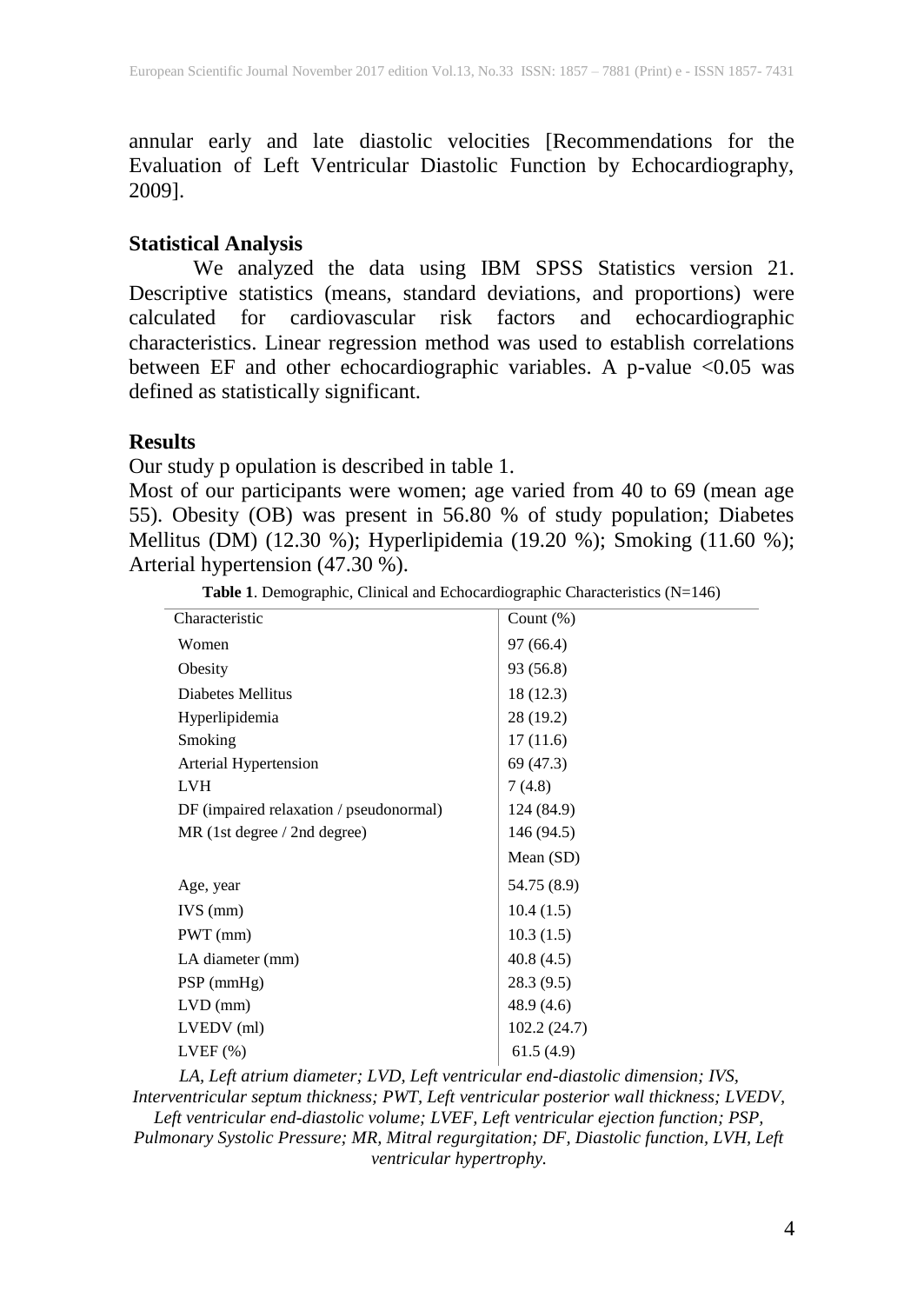Mean values of all evaluated echocardiographic variables (LVD, IVS, LVEDV, PSP and EF) except LA were in the normal range, while LA diameter was slightly increased (normal value < 40 mm). Left ventricular Hypertrophy (LVH) defined by left ventricular wall thickness was present only in 4.8 % of study population. Left ventricular diastolic dysfunction (impaired relaxation and pseudonormal type) was presented in 84.9 % of the study population, mitral regurgitation (first and second degree – 94.5 %.

In table 2 is represented the correlation between LVEF and some of the traditional CVD risk-factors and echocardiography characteristics. The LVEF significantly correlated only with LA diameter (inverse correlation). This correlation remains significant (Beta -0.266,  $p < 0.05$ ) after adjusting for age, gender and presence or absence Obesity, Diabetes Mellitus, Arterial Hypertension and echocardiography defined left ventricular hypertrophy, Pulmonary Systolic pressure, and presence or absence mitral regurgitation and diastolic dysfunction.

| Characteristics       | Beta     | p-value |
|-----------------------|----------|---------|
| LA                    | $-0,266$ | 0,032   |
| Age                   | $-0,054$ | 0,572   |
| Gender                | 0,060    | 0,498   |
| Obesity               | 0,027    | 0,756   |
| Diabetes Mellitus     | $-0,067$ | 0,436   |
| Arterial Hypertension | $-0,094$ | 0,283   |
| <b>LVH</b>            | 0,039    | 0,654   |
| Hyperlipidemia        | 0,042    | 0,627   |
| <b>MR</b>             | 0,014    | 0,900   |
| DF                    | 0,115    | 0,317   |
| <b>PSP</b>            | $-0,111$ | 0,265   |

**Table 2**. Correlation of LVEF with CVD risk-factors and echocardiography characteristics.

LA, Left atrium diameter; LVD, LVEF, Left ventricular ejection function; PSP, Pulmonary Systolic Pressure; MR, Mitral regurgitation; DF, Diastolic function, LVH, Left ventricular hypertrophy.

## **Discussion**

Our study revealed there is a strong correlation between LA size and EF in a population without any clinical presentation of HF, with a slightly increased mean LA size, but a reserved mean EF. The correlation remains significant after adjusting for age, echocardiography evaluated LVH, the presence of Diabetes Mellitus and Obesity. As it was mentioned in our previous studies, LA was the echocardiographic variable that correlated with most CVD risk factors (age, BMI, WC, SBP, and TCH). Age and obesity variables (WC and BMI) correlated with most of the echocardiographic characteristics [Rukhadze E, Bregvadze-Tabagari N, Tvildiani L, 2016]; In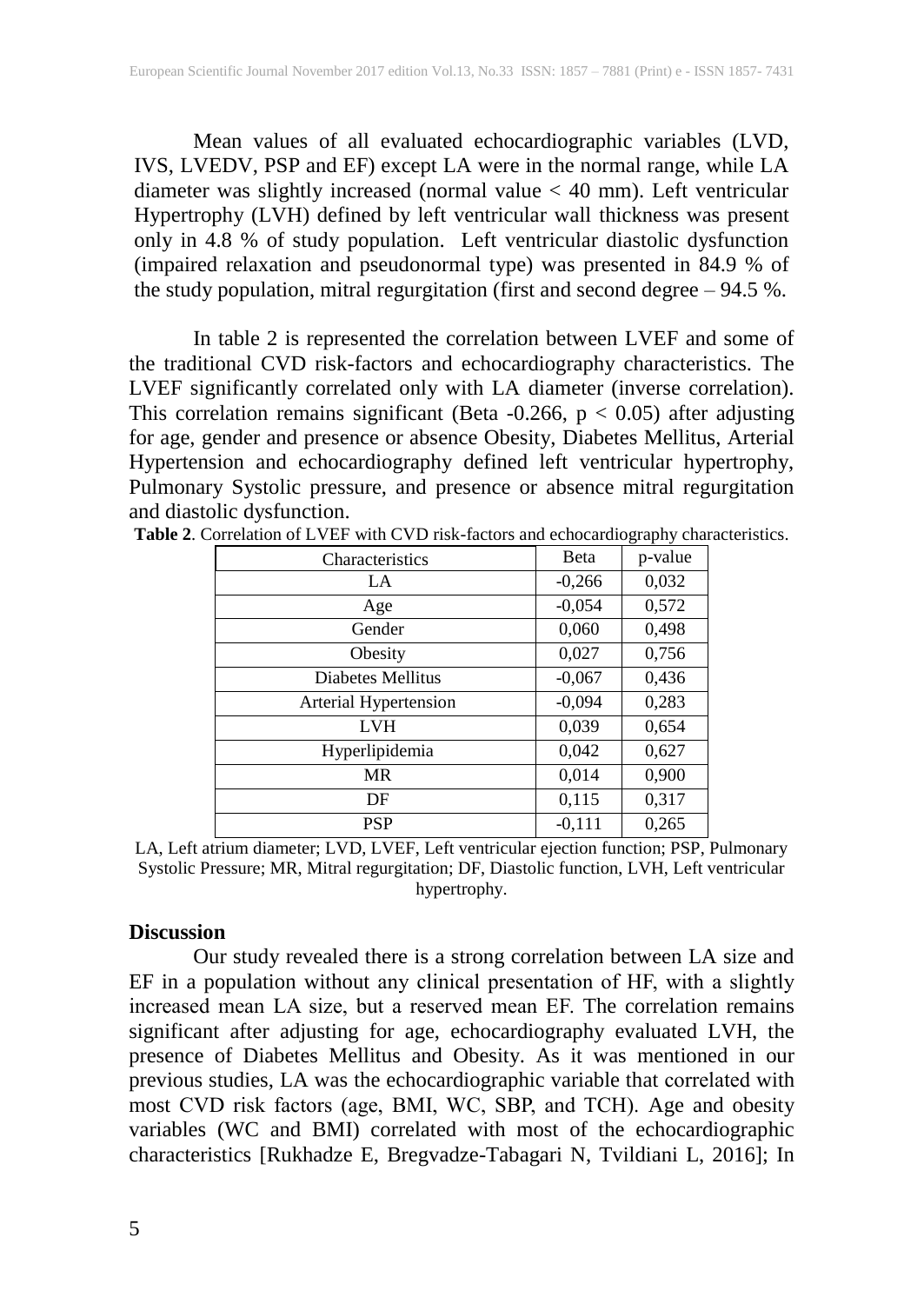different WHO-ISH risk groups, statistically significant differences were established for LA, PSP, and EF: LA and PSP increased from low to highrisk groups, while EF decreased, but remained in normal range.

It means LA enlargement is a more sensitive marker than EF reduction, can occur earlier, and may be considered as an early predictor of systolic dysfunction.

The prognostic role of left atrial enlargement was the subject of several recent studies. The role of LA volume as a marker for severity and as a significant independent predictor of LV diastolic dysfunction is well established [\[Paulus WJ](https://www.ncbi.nlm.nih.gov/pubmed/?term=Paulus%20WJ%5BAuthor%5D&cauthor=true&cauthor_uid=17428822) et al, 2007, Lim TK, Ashrafian H, Dwivedi G, Collinson PO, Senior R, 2006, Douglas PS, 2003, Tsang TS, Barnes ME, Gersh BJ, Bailey KR, Seward JB, 2002]. There are also studies which revealed that LA size and volume are as strong a predictor of death and other cardiovascular events in a general population as in patients with a variety of cardiac diseases [\[Bombelli](https://www.ncbi.nlm.nih.gov/pubmed/?term=Bombelli%20M%5BAuthor%5D&cauthor=true&cauthor_uid=25201892) M et al, 2014, [Rossi](https://www.ncbi.nlm.nih.gov/pubmed/?term=Rossi%20A%5BAuthor%5D&cauthor=true&cauthor_uid=19789395) A et al, 2009, [Patel](https://www.ncbi.nlm.nih.gov/pubmed/?term=Patel%20DA%5BAuthor%5D&cauthor=true&cauthor_uid=21603443) D, [Lavie](https://www.ncbi.nlm.nih.gov/pubmed/?term=Lavie%20CJ%5BAuthor%5D&cauthor=true&cauthor_uid=21603443) C, [Milani,](https://www.ncbi.nlm.nih.gov/pubmed/?term=Milani%20RV%5BAuthor%5D&cauthor=true&cauthor_uid=21603443) R, [Shah](https://www.ncbi.nlm.nih.gov/pubmed/?term=Shah%20S%5BAuthor%5D&cauthor=true&cauthor_uid=21603443) S, [Gilliland](https://www.ncbi.nlm.nih.gov/pubmed/?term=Gilliland%20Y%5BAuthor%5D&cauthor=true&cauthor_uid=21603443) Y, 2009, Laukanen JA, Kurl S, Eranen J, Huttunen M, Salonen JT, 2005, [Rossi A](https://www.ncbi.nlm.nih.gov/pubmed/?term=Rossi%20A%5BAuthor%5D&cauthor=true&cauthor_uid=19789395) et al, 2002, Rossi A et al 2000].

According to the results of PAMELA study, which estimated the risk of cardiovascular events, cardiovascular mortality, and all-cause mortality associated with the LA enlargement alone or combined with echocardiographic LVH in 1,785 representatives of the general population, subjects with isolated LA enlargement exhibited a significant increase in the adjusted risk of combined fatal and nonfatal cardiovascular events [\[Bombelli](https://www.ncbi.nlm.nih.gov/pubmed/?term=Bombelli%20M%5BAuthor%5D&cauthor=true&cauthor_uid=25201892) [M](https://www.ncbi.nlm.nih.gov/pubmed/?term=Bombelli%20M%5BAuthor%5D&cauthor=true&cauthor_uid=25201892) et al, 2014].

Similar results were obtained in CARDIA study, which included young adults above the clinically established Framingham 10-year global CV risk score. The combined endpoint (incident fatal or non-<br>fatal cardiovascular disease: myocardial infarction, heart failure, fatal cardiovascular disease: myocardial infarction, heart failure, cerebrovascular disease, peripheral artery disease, atrial fibrillation/flutter) was determined after 20 years. LA size measurements independently predicted the clinical outcomes, but without altering risk classification [\[Armstrong A](https://www.ncbi.nlm.nih.gov/pubmed/?term=Armstrong%20AC%5BAuthor%5D&cauthor=true&cauthor_uid=24534011) et al., 2014].

We can conclude LA enlargement can be considered an early predictor of reducing EF and thus developing systolic dysfunction. Further studies needed to assess the cost effectiveness of routine echocardiographic examination of patients without clinical manifestation of HF. In patients with increased LA size, but otherwise normal structural echocardiographic parameters, risk modification should be more aggressive to delay the manifestation of HF. Additional study is needed to confirm our hypothesis.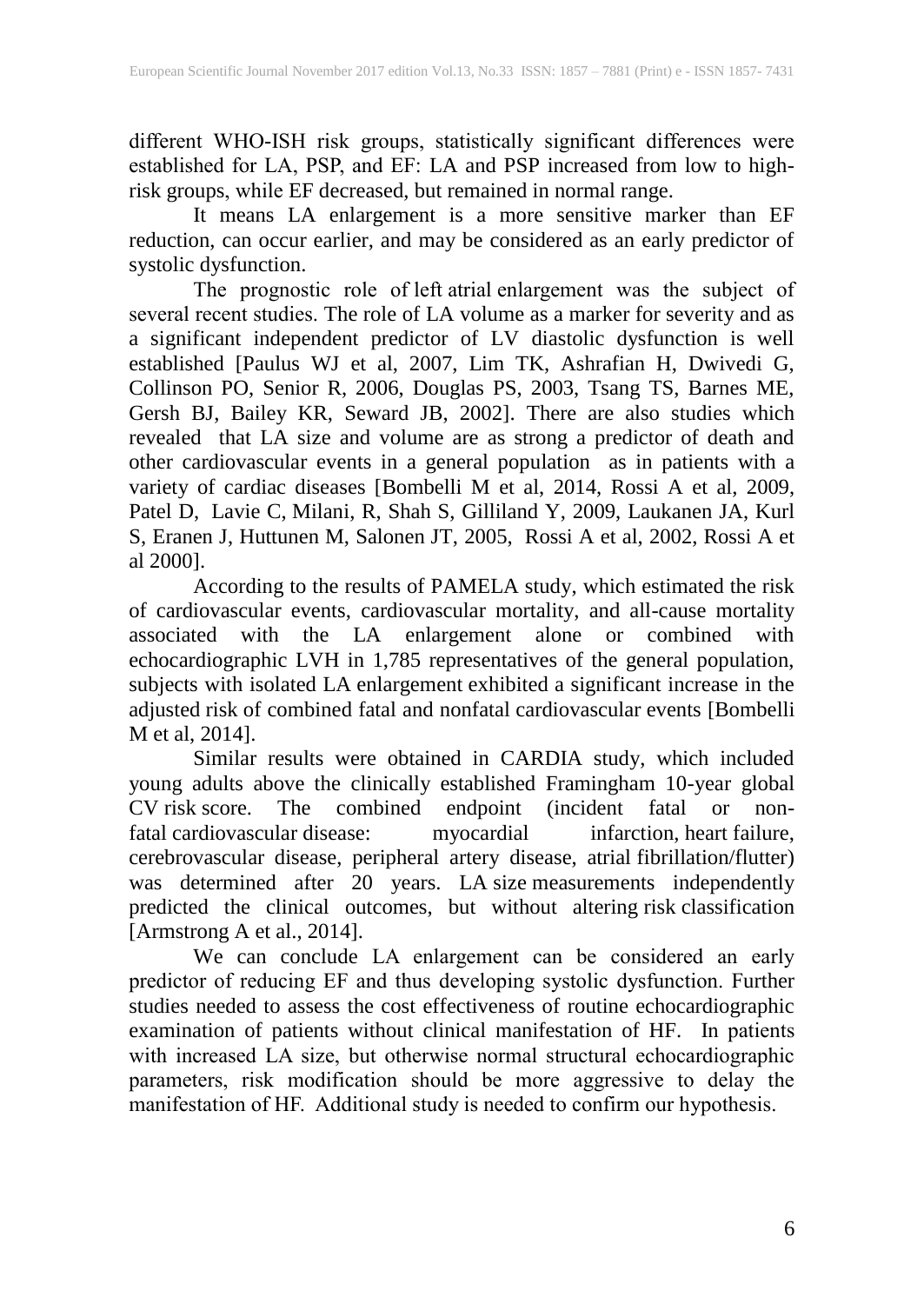# **References:**

- 1. Yeboah J, Rodriguez CJ, Stacey B, Lima JA, Liu S, Carr JJ, Hundley WG, Herrington DM. Prognosis of individuals with asymptomatic left ventricular systolic dysfunction in the multi-ethnic study of atherosclerosis (MESA). Circulation. 2012 Dec;126 (23):2713-9. Epub 2012 Nov 2.
- 2. Abhayarantna W. P., Echocardiography for the "Superior Doctor" A Call to Action in the Management of Heart Failure, J am Cardiol. Img. 2012. 5 (2) 141-143
- 3. Reddy K, Koshy S, Wasson S, Aggarwal K, Tejwani L, Ovechkin A, Tyagi S.
- 4. Echocardiography predicts adverse cardiac remodeling in heart failure, Clin Cardiol Vol 9 No 2 2004
- 5. Carerj S, La Carrubba S, Antonini-Center F, Di Salvo G, Erlicher A, Liguori E, Monte I, Badano L, Pezzano A, Caso P, Pinto F, Di Bello V; Research Group of the Italian Society of Cardiovascular Echography, The incremental prognostic value of echocardiography in asymptomatic stage a heart failure. J Am Soc Echocardiogr. 2010 Oct; 23 (10):1025-34
- 6. Laure MS, Evans JC, Levy D. Prognostic implications of subclinical left ventricular dilatation and systolic dysfunction in men free of overt cardiovascular disease (the Framingham Heart Study). Am J Cardiol. -21.1992;70:1180-4
- 7. Echouffo-Tcheugui JB, Erqou S, Butler J, Yancy CW, Fonarow GC.
- 8. Assessing the Risk of Progression From Asymptomatic Left Ventricular Dysfunction to Overt Heart Failure: A Systematic Overview and Meta-Analysis., JACC Heart Fail. 2016 Apr;4(4):237- 48. Epub 2015 Dec 9.
- 9. Echouffo-Tcheugui JB, Erqou S, Butler J, Yancy CW, Fonarow GC, Assessing the Risk of Progression From Asymptomatic Left Ventricular Dysfunction to Overt Heart Failure: Systematic Overview and Meta-Analysis., JACC Heart Fail. 2016 Apr;4(4):237-48. Epub 2015 Dec 9.
- 10. Nanayakkara S Kaye DM. Management of heart failure with preserved ejection fraction: a review. Clin Ther. 2015 Oct 1;37(10):2186-98. doi: 10.1016/j.clinthera.2015.08.005. Epub 2015 Sep 16.
- 11. Yusuf S, Pitt B, Davis CE, Hood WB Jr, Cohn JN Effect of enalapril on mortality and the development of heart failure in asymptomatic patients with reduced left ventricular ejection fractions. SOLVD Investigators, N Engl J Med. 1992;327(10):685.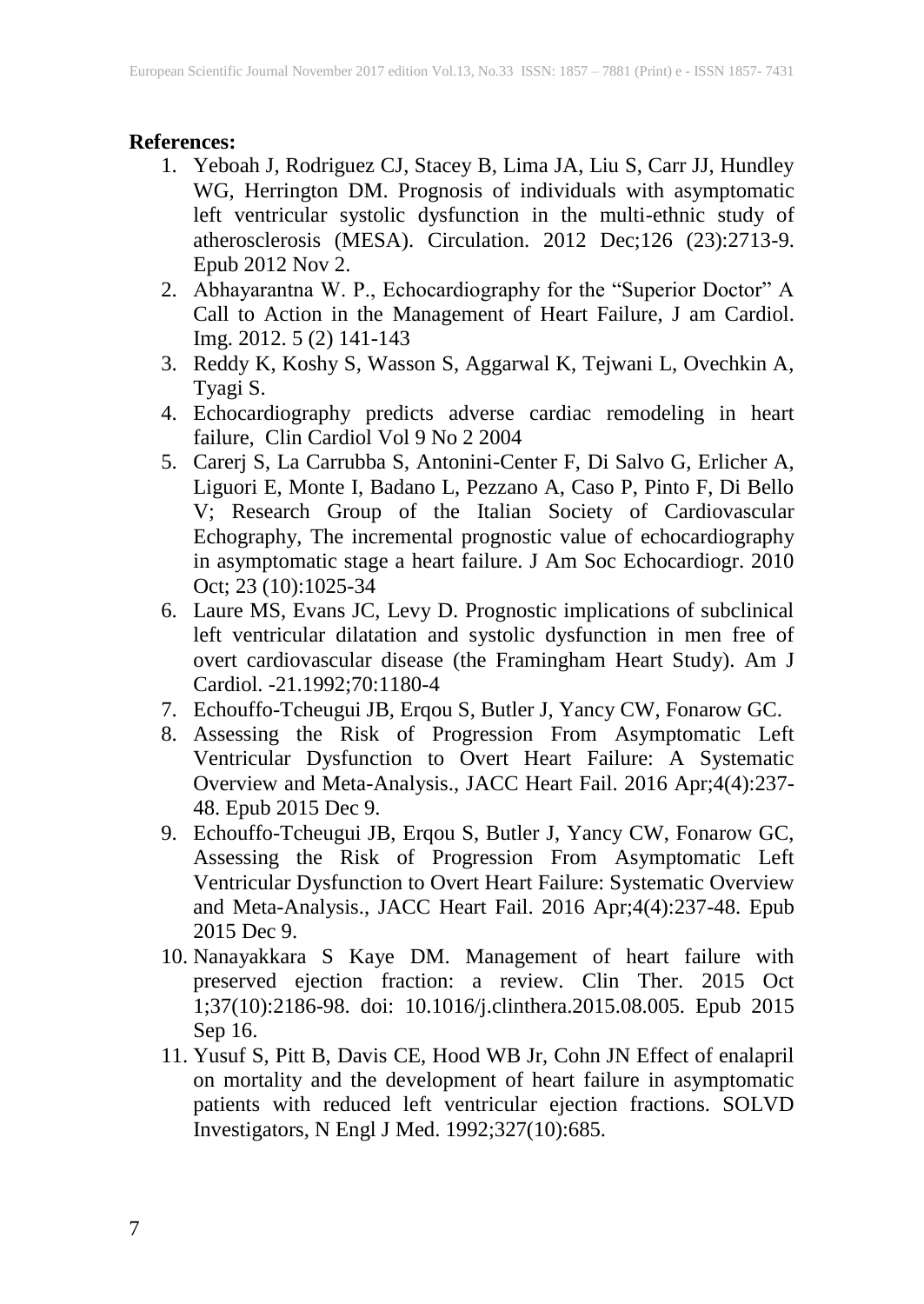- 12. He J, Ogden LG, Bazzano LA, Vupputuri S, Loria C, Whelton PK. Risk factors for congestive heart failure in US men and women: NHANES I epidemiologic follow-up study. Arch Intern Med. 2001;161(7):996.
- 13. Baldasseroni S, Opasich C, Gorini M, Lucci D, Marchionni N, Marini M, Campana C, Perini G, Deorsola A, Masotti G, Tavazzi L, Maggioni AP, Italian Network on Congestive Heart Failure Investigators. Left bundle-branch block is associated with increased 1-year sudden and total mortality rate in 5517 outpatients with congestive heart failure: a report from the Italian network on congestive heart failure. Am Heart J. 2002;143(3):398
- 14. Rukhadze E, Bregvadze-Tabagari N, Tvildiani L. Association of Echocardiographic Characteristics with Cardiovascular Risk Factors in Adults without Clinical Manifestation of Heart Failure, Georgian Medical News, N 10 (259) 2016:36-41
- 15. Kardys I., Deckers JW, Stricker B, Vetter W, Hofman A, Witteman J. Distribution of echocardiographic parameters and their associations with cardiovascular factors in the Rotterdam Study, Eur J Epidemiol (2010) 25:481-490
- 16. Rukhadze E, Bregvadze-Tabagari N, Tvildiani L. Echocardiographic characteristics of different WHO/ISH Cardiovascular disease risk groups, Georgian Medical News, N 6 (267) 2017:65-71
- 17. Shanthi Mendis. Cardiovascular risk assessment and management in developing countries. Vascular Health and risk Management  $2005:1(1)$  15-18
- 18. Toidze M, Tabagari S, , Mendis S, Norder P, Bregvadze-Tabagari N, Tvildiani L, Phkhaladze G, Talakvadze T. Risk Factors of Cardiovascular Disease and Cardiovascular Risk Assessment of The Georgian Population By WHO/ISH Risk Assessment Scores. J Innovative Medicine and Biology N1-2 2012; 8:24
- 19. Recommendations for Chamber Quantification: A Report from the American Society of Echocardiography's Guidelines and Standards Committee and the Chamber Quantification Writing Group, Developed in Conjunction with the European Association of Echocardiography, a Branch of the European Society of Cardiology Members of the Chamber
- 20. Members of the Chamber Quantification Writing Group are: Roberto M. Lang, MD, FASE, Michelle Bierig, MPH, RDCS, FASE, Richard B. Devereux, MD, Frank A. Flachskampf, MD, Elyse Foster, MD, Patricia A. Pellikka, MD, Michael H. Picard, MD, Mary J. Roman, MD, James Seward, MD, Jack S. Shanewise, MD, FASE, Scott D. Solomon, MD, Kirk T. Spencer, MD, FASE, Martin St John Sutton,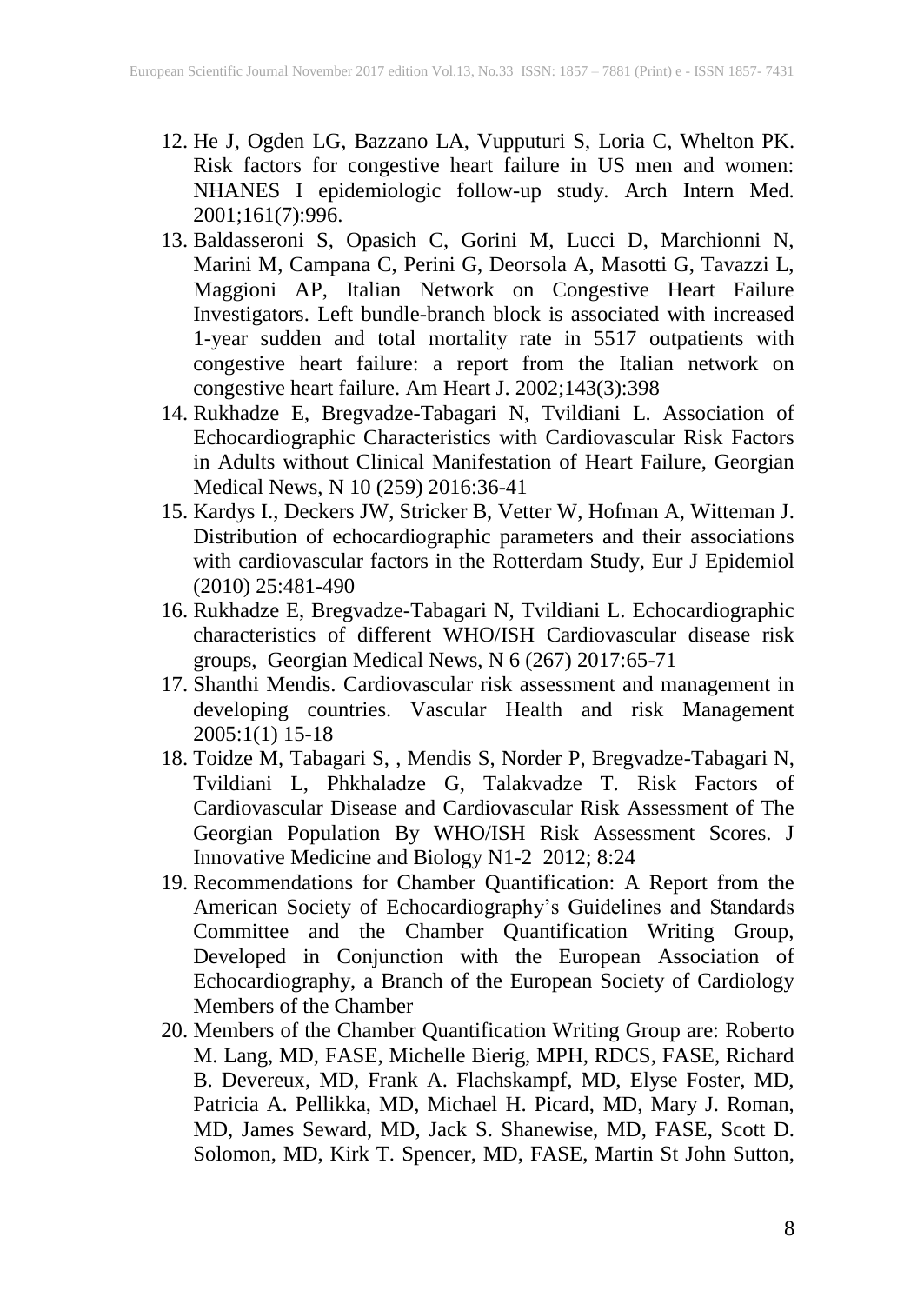MD, FASE, and William J. Stewart, MD. Journal of the American Society of Echocardiography Volume 18 Number 12, 2005

- 21. ESC GUIDELINES DESK REFERENCE. ESC Committee for Practice Guidelines to improve the quality of clinical practice and patient care in Europe. COMPENDIUM OF ESC GUIDELINES 2007; 17-19
- 22. Berger M, Haimowitz A, Van Tosh A, Berdoff RL, Goldberg E. Quantitative assessment of pulmonary hypertension in patients with tricuspid regurgitation using continuous wave Doppler ultrasound, J Am Coll Cardiol. 1985 Aug;6(2):359-65
- 23. Paulus WJ, Tschöpe C, Sanderson JE, Rusconi C, Flachskampf FA, Rademakers FE, Marino P, Smiseth OA, De Keulenaer G, Leite-Moreira AF, Borbély A, Edes I, Handoko ML, Heymans S, Pezzali N, Pieske B, Dickstein K, Fraser AG, Brutsaert DL. How to diagnose diastolic heart failure: a consensus statement on the diagnosis of heart failure with normal left ventricular ejection fraction by the Heart Failure and Echocardiography Associations of the European Society of Cardiology. Eur Heart J. 2007;28(20):2539–2550.
- 24. Lim TK, Ashrafian H, Dwivedi G, Collinson PO, Senior R. Increased left atrial volume index is an independent predictor of raised serum natriuretic peptide in patients with suspected heart failure but normal left ventricular ejection fraction: implication for diagnosis of diastolic heart failure. Eur J Heart Fail. 2006;8(1):38–45.
- 25. Douglas PS. The left atrium: a biomarker of chronic diastolic dysfunction and cardiovascular risk. J Am Coll Cardiol. 2003;42(7):1206–1207.
- 26. Tsang TS, Barnes ME, Gersh BJ, Bailey KR, Seward JB. Left atrial volume as a morphophysiologic expression of left ventricular diastolic dysfunction and relation to cardiovascular risk burden. Am J Cardiol. 2002;90(12):1284–1289
- 27. Bombelli M, Facchetti R, Cuspidi C, Villa P, Dozio D, Brambilla G, Grassi G, Mancia G. Prognostic significance of left atrial enlargement in a general population: results of the PAMELA study. Hypertension 2014;64:1205–11
- 28. Patel D, Lavie C, Milani, R, Shah S, Gilliland Y. Clinical Implications of Left Atrial Enlargement: A Review. Ochsner J. 2009 Winter; 9(4): 191–196.
- 29. Laukanen JA, Kurl S, Eranen J, Huttunen M, Salonen JT. Left atrium size and risk of cardiovascular death in middle-aged men. Arch Intern Med. 2005;165:1788–93
- 30. Rossi A, Temporelli PL, Quintana M, Dini FL, Ghio S, Hillis GS, Klein AL, Marsan NA, Prior DL, Yu CM, Poppe KK, Doughty RN,